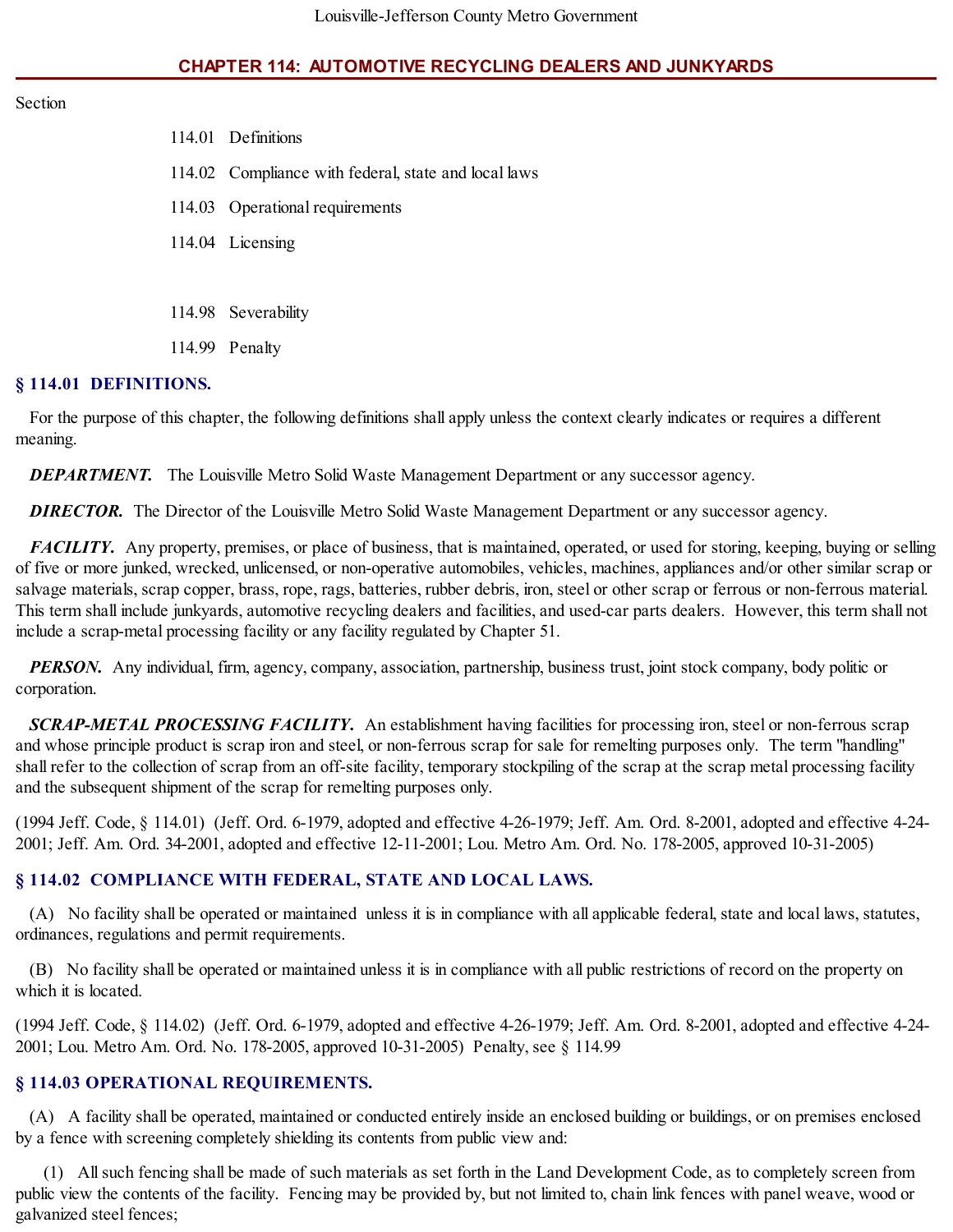(2) Allsuch fencing shall be no less than eight feet nor greater than 12 feet in height;

(3) Allsuch fences shall be of similar composition, construction and color throughout;

(4) Allsuch fencing shall be maintained in a neat, substantial and safe condition, and shall not be allowed to deteriorate;

(5) All gates shall conform to the same standard as those for fences and shallswing inwardly; such gates shall be kept closed and locked when the facility is not open for business;

(6) Allsuch fencing shall be set back no less than five feet from any property line, public or utility easement, sidewalk or any public right-of-way.

(7) All fencing must meet with the approval of the Director.

(8) Any conditional use permit that is granted for the operation of a facility may specify additional buffering and/or screening to be required, but none of the requirements shall be less stringent than is set forth in this chapter, although they may be more stringent.

(9) Any facility in operation as of the original effective date of this chapter that made timely application for a license pursuant to § 114.04, and which currently maintains fences of a least seven feet in height shall be exempt from the requirements of subsection (A) (2) and (A)(6) above, so long as the current fences remain in good repair as determined by the Director. The requirements of subsections  $(A)(2)$  and  $(A)(6)$  shall be met, however, upon replacement of the current fencing whether such replacement is voluntary, or by order of the Director after inspection and written notice to the owner of general disrepair.

(10) If one or more sides of the facility abut property that is industrial, and do not provide an unobstructed view to the general public, or if there is a substantial buffer between properties, then the fence that is utilized shall not be subject to the screening requirements set forth herein, so long as the facility contents are completely shielded from public view by the buffer, or any buildings on the adjacent property.

(B) A facility shall comply with the following operational requirements:

(1) All business of the facility shall be transacted on the premises and none of the contents of the facility subject to the control of the owner or operator shall be allowed to remain outside the area enclosed by the building or the fence.

(2) The contents of a facility shall not be placed or deposited to a height greater than one foot below the height of the enclosing fence. However, higher elevations of land inside the facility may only be used if the contents are elevated (by any means, including ground elevation) five feet or less above the level of the exterior fence, and are located further than 100 yards from such fence.

(3) The contents of a facility shall not be placed or deposited closer than three feet to the enclosing fence, with the exception that motor vehicles shall be subject to the following additional restrictions:

(a) No vehicles, complete or dismantled, shall be stored within 500 feet of any private well, school, church, or public park, to be measured along a straight line from the nearest point on the herein-referenced properties to the vehicle in question; and

(b) No vehicles may be stored on land that is sited within the 100-year floodplain.

(4) No facility or part of a facility shall be allowed to operate on a slope greater than 12%.

(5) All facilities shall include fire lanes of a width specified by law to allow fire and safety personnel and equipment to function effectively on the premises.

(a) The space occupied by any collection of the contents of the facility shall not be located more than 55 feet from a fire lane or designated open space, as set forth on an approved site plan.

(b) Any collection of the contents of the facility shall be separated from any building of an adjoining property by a clearly defined open space or fire lane.

(c) All facilities shall submit a detailed survey, in accordance with  $\S$  114.04, showing designated fire lanes that must be approved by the Director and a Fire Marshall from the jurisdiction in question, before a license is issued.

(6) (a) If a vehicle is leaking anti-freeze, gas, oil, battery fluid, refrigerant, or other flammable liquids, it shall be drained within 72 hours of the time of placement on the licensed premises, or upon discovery of a leak at any point subsequent to placement on the premises. Such fluids shall be collected, stored and disposed of in accordance with applicable federal, state and local statutes, ordinances and regulations pertaining thereto.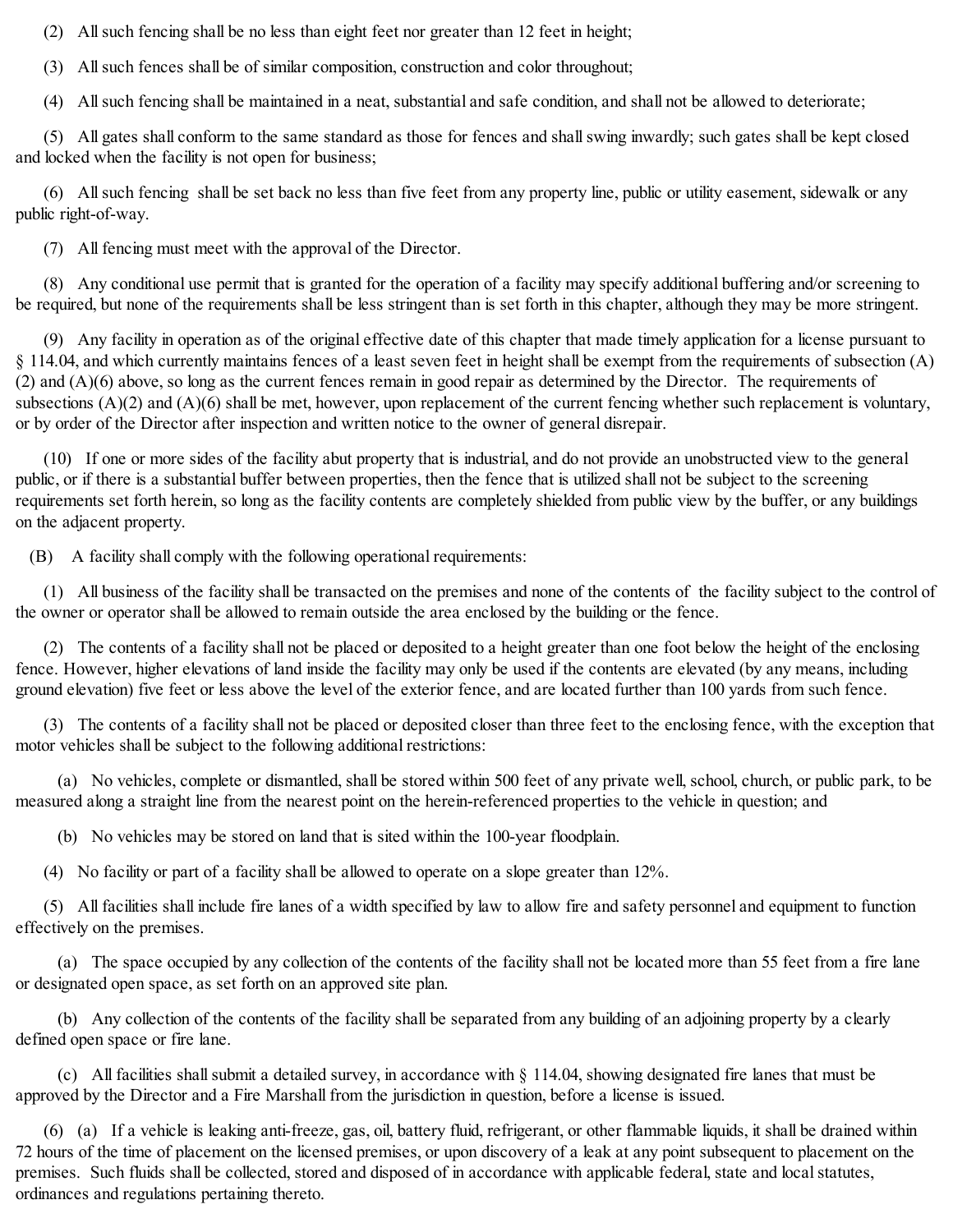(b) The owner/operator shall maintain records, which shall be available for inspection during regular business hours, which indicate the date and time of receipt of each motor vehicle located on the premises.

(7) All facilities shall have a paved surface with a containment curb, or an alternate method approved in writing by the Director, which is intended to prevent fluids from escaping to unpaved areas, on which the removal of fluids or crushing of vehicles shall take place.

(8) All parts removed from vehicles for sale, such as engines, transmissions, wheel assemblies, differential assemblies, and all other parts that may leak oil, or other potential contaminant shall be stored in a building or under a roof protected from exposure to the elements, or an alternated method that has been approved in writing by the Director shall be utilized, in order to prevent contamination of stormwater above regulatory limits.

(9) No facility shall be allowed to accumulate on the premises more than 100 tires that are not mounted on a wheel and attached to a vehicle, unless the tires are stored in accordance with the provisions of KRS 224.50-860.

(10) Any dismantling of all or part of a motor vehicle must take place only between the hours of 7:00 a.m. and 7:00 p.m.

(C) Licensed premises shall be allowed six months from the effective date of this chapter to come into compliance with subsections (B)(7) and (B)(8), herein. This in no way allows a waiver of any other provisions of this chapter or its effective date.

(1994 Jeff. Code, § 114.03) (Jeff. Ord. 6-1979, adopted and effective 4-26-1979; Jeff. Am. Ord. 8-2001, adopted and effective 4-24- 2001; Jeff. Am. Ord. 34-2001, adopted and effective 12-11-2001; Lou. Metro Am. Ord. No. 178-2005, approved 10-31-2005) Penalty, see § 114.99

### **§ 114.04 LICENSING.**

(A) The owner or operator of a facility shall be required to make application for an automotive recycling dealer/junkyard ("dealer") license with Louisville Metro Solid Waste Management Department prior to conducting business, on a form supplied by the Department, which shall include:

(1) The name and location of the business; the name of the owner of the business; the name of the owner of the property on which the facility is located, and the mane and address of the owner's agent, if any. This information shall be posted in a conspicuous place in the business office of the facility;

(2) A detailed survey of the facility made by a registered engineer or land surveyor, drawn to scale and indicating the location of buildings, storage areas, vehicular use areas (driveways), surface water drainage and utility information, all property lines, easements, right-of-ways, designated fire lanes and lot lines;

(3) Copies of any or all of the following: articles of incorporation, deed and recorded lease agreements which affect the property on which the facility is located;

(4) Any expansion of a facility shall require a detailed survey of the entire facility, in addition to any other requirements for a modification of the conditional use permit. If the expansion is proposed for a nonconforming facility, the business must be brought into compliance with all requirements of the Land Development Code, and with all other applicable restrictions of the Land Development Code, and with all other applicable restrictions set forth in this Code; and

(5) Any such additional information the Director deems necessary for the adequate administration of this chapter.

(B) The Director, or his or her designee, will inspect the premises after the application has been received and shall issue a license forthwith if all standards contained in this chapter and all applicable requirements of law have been met. If inspection reveals the failure to comply with any requirement, the Director shall notify the applicant in writing of such fact, stating what failure(s) has been discovered and shall allow the applicant a reasonable time, not to exceed 30 days, to correct such defect(s). If the applicant does not agree with the Director's decision, a hearing may be requested before the Code Enforcement Board. Such request shall be submitted in writing within seven days of the Director's decision.

(C) No person shall maintain, operate, manage or conduct a business as an automotive recycling dealer/junkyard without a dealer license issued in accordance with this chapter.

(D) All licenses shall be for the calendar year January 1st to December 31st, or the remaining portion of the year thereof. The annual license fee shall be \$300 but shall be prorated for any portion of the year at the rate of \$25 per month or any part thereof.

(E) Application for renewal of a license shall be made on or before September 15 of each year and shall be accompanied by the annual fee. The applicant shall be advised of any changes in the information required by § 114.04 that occurred since the previous